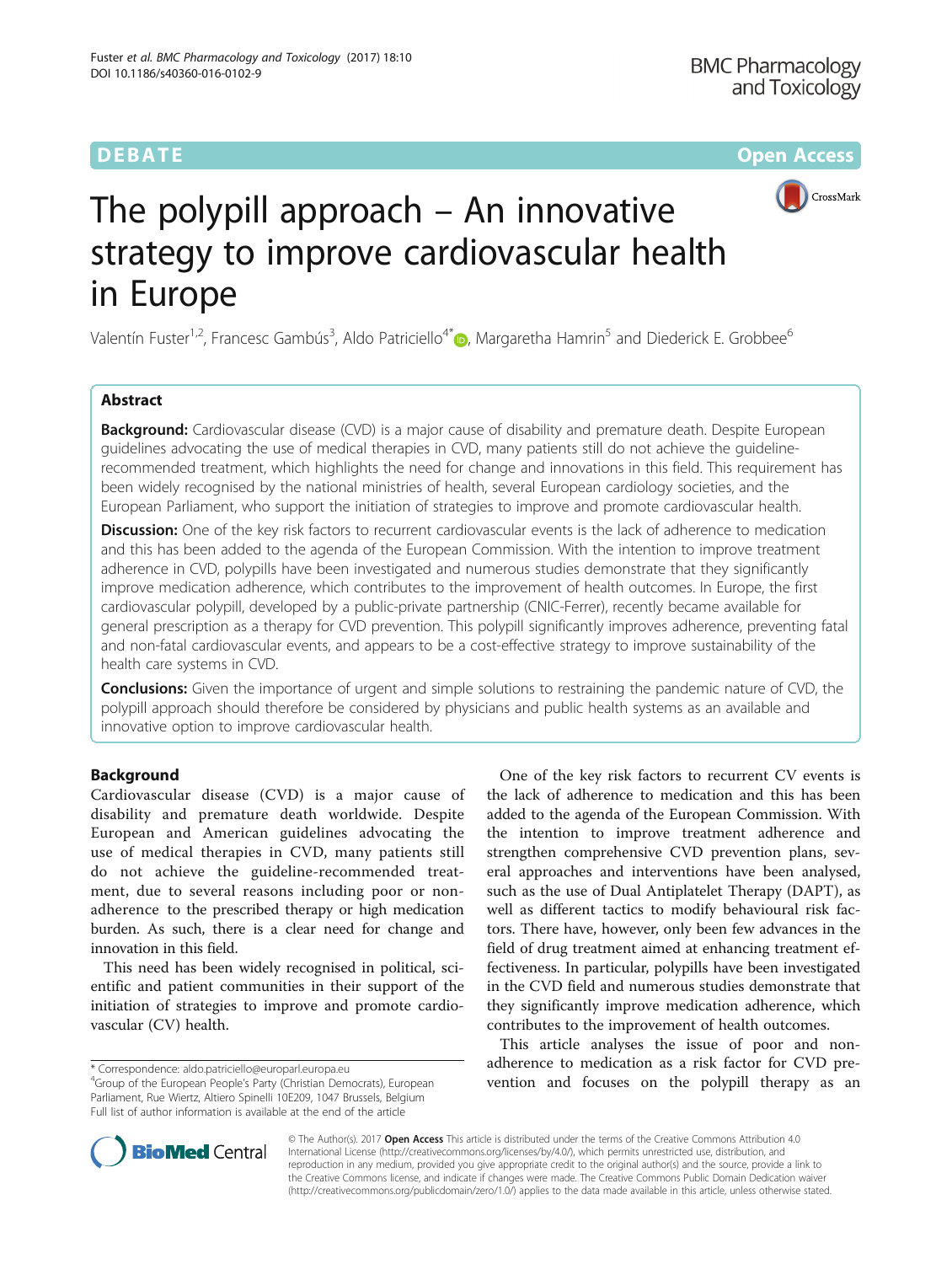effective approach to help reduce the number of recurring CV events in Europe.

#### **Discussion**

# Epidemiology and burden of CVD in Europe

It has been widely demonstrated that CVD is a major cause of disability and premature death worldwide [\[1](#page-6-0)]. An estimated 17.5 million people died in 2012 as a consequence of CVD [\[2\]](#page-6-0), and it is expected that this figure will increase by 2030, reaching 23.3 million deaths directly related to CV events [\[1](#page-6-0)].

Looking at a regional level, CVD is the leading contributor to mortality in the 53 countries of the World Health Organization (WHO) Europe Region, causing almost 4.1 million deaths each year, which means 46 % of all deaths in Europe. In the European Union (EU) alone, CVD causes more than 1.9 million deaths annually and the geographical distribution of this figure across Europe reflects particularly higher rates of deaths in the northern countries over the southern nations. In all countries, death rates for coronary heart disease (CHD) are higher in males than females [[3\]](#page-6-0).

The global burden of CVD is led by CHD and stroke, which have been identified as the first and third lead diseases for disability-adjusted life-years, as a sum of years of life lost due to premature death and years of life lived with disability, worldwide [[4\]](#page-6-0). For Europeans, in addition to being the lead cause of mortality, CVD also makes a substantial contribution to morbidity rates. Overall, CVD is estimated to cost the European economy almost EUR 196 billion a year. Of the total spending, around 54 % is directly associated to health care costs, 24 % to productivity losses and 22 % is a consequence of the informal care of people with CVD [[5\]](#page-6-0).

### The importance of secondary prevention in CVD

Some studies showed that the progresses made in securing the stabilisation of patients after a CV event, such as myocardial infarction (MI), have largely contributed to the prevalence of CHD as a chronic disease. Consequently, recurrent CVD events are common among people who have previously been diagnosed with an MI, with rates found as close to 50 % for any CVD event [\[6](#page-6-0), [7\]](#page-6-0) or subsequent revascularisation [[8\]](#page-6-0) during the first year after suffering an MI. It has also been demonstrated that up to 75 % of patients have a recurrent event within 3 years after suffering a MI [[7, 9\]](#page-6-0). In addition, patients with a history of acute myocardial infarction (AMI) are at least five to six times more likely to die of CV causes within a year [\[10](#page-6-0)].

It is therefore essential to understand and to consider the implications for the long-term prognosis of the condition, both for survival and the risk of recurrence [\[11](#page-6-0)]. In this regard, guidelines have suggested behavioural risk factors as critical for the progression of CVD in patients, such as smoking, unbalanced diet, lack of physical activity and harmful use of alcohol [[12\]](#page-6-0). In addition, medical risk factors, such as no revascularization procedures, the presence of comorbidities, as well as the lack of adherence to prescribed medication, have also been shown to be associated with recurrent CV events [\[13\]](#page-6-0).

Although modifying patients' lifestyle and behaviours could partly reduce the recurrence of CV events, [[12](#page-6-0)], a large body of evidence supports the use of medical therapies as the most effective approach to secondary prevention of CVD [\[14](#page-6-0), [15](#page-6-0)]. The combined use of aspirin, angiotensin-converting-enzyme (ACE) inhibitors and lipid-lowering therapies has been proven [[16](#page-6-0), [17](#page-6-0)] to be highly effective in lowering the risk of secondary CV events. Indeed, it has been estimated that about twothirds to three-quarters of future vascular events could be prevented when using these drugs together [[15\]](#page-6-0), and it also leads to a large reduction of CVD-related deaths [[14\]](#page-6-0). Given this evidence, decreasing the recurrence of CV events has become a global priority [[18](#page-6-0)], and, accordingly, European guidelines have openly and strongly advocated for the use of medical therapies in the prevention of secondary CV events and in particular for the use of polypills to increase adherence [[19\]](#page-6-0).

However, while guidance from experts is clear, recent studies have demonstrated a suboptimal use of medicines targeted for the prevention of recurrent CV events, showing that only 43 % of patients with acute coronary syndrome (ACS) are actually prescribed with optimal treatment for secondary prevention [\[20, 21](#page-6-0)]. As a consequence, experts have made a call to action, which highlights the need to improve clinical prevention particularly in primary care, where it may be beneficial to enhance the quality of the relationship between healthcare providers and patients to ensure that they benefit from fully available knowledge [[10\]](#page-6-0).

In addition, the latest EUROASPIRE study [[22\]](#page-6-0), a cross-sectional study undertaken across 78 centres in 24 European countries, demonstrated that a large majority of coronary patients does not follow the recommendations set by guidelines on modifying their behavioural patterns towards a balanced and healthy lifestyle. Therefore, risk factor control and therapeutic targets are not achieved as required to manage the prevention of recurrent CV events properly.

Adherence to medication has been widely identified as a risk factor to the recurrence of CVD. Good adherence is associated with positive health outcomes and poor adherence to treatment actually increases the likelihood of suffering a recurrent CV event [\[23](#page-6-0), [24](#page-6-0)]. A recent study further showed that low-risk, intermediate risk and high-risk patients with AMI in the year following discharge, present poor adherence rates to prescribed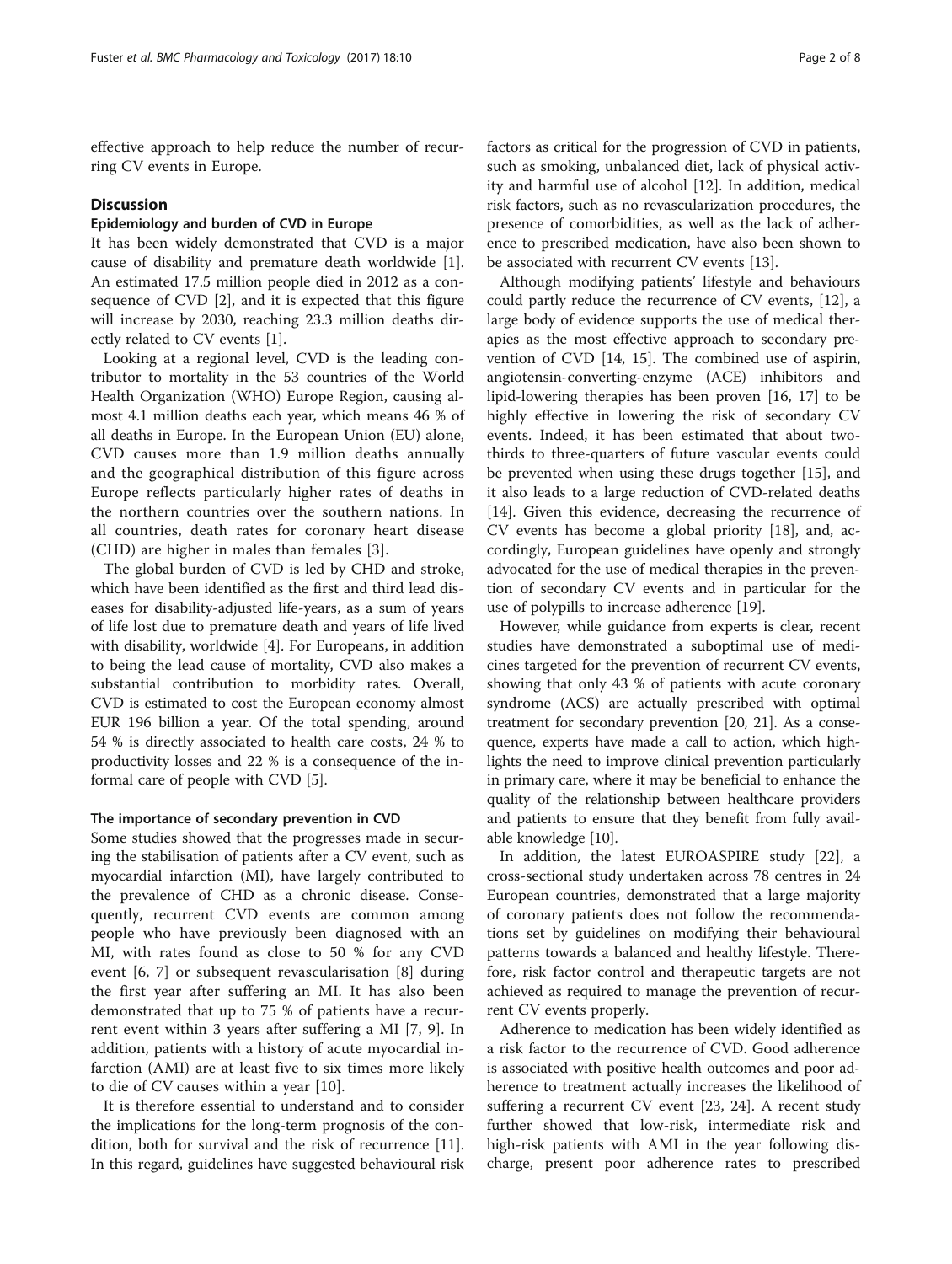therapies: 61.5, 57.9 and 45.9 % respectively [[25\]](#page-7-0). Supporting this finding, a previous meta-analysis also demonstrated that compliance with the medication was met only in 66 % of CVD cases [\[26](#page-7-0)].

A direct link between adherence to treatment and health outcomes has been repeatedly reported and poor compliance was documented to be associated with considerable worsening of the condition [\[27\]](#page-7-0), rehospitalisation, morbidity and mortality [[28\]](#page-7-0). In order to reduce low adherence rates, many experts have studied the link between compliance with medication and pill burden as a potential key to modifying treatment outcomes through adapting patient's behavioural patterns. As a result, it has been shown that the prescribed number of doses per day is inversely correlated to adherence, and simpler and less frequent dosing regimens usually drive better compliance rates [\[29\]](#page-7-0). This data therefore supports the view that optimization of treatment regimens and increased compliance can help to prevent the recurrence of CV events [\[22](#page-6-0)].

Given the evidence, it is clear that medication adherence in CVD prevention remains a challenge for patients and healthcare providers. Lack of compliance is not only associated with a lower quality of life and poor health outcomes, but also has socio-economic impact and generates elevated costs to healthcare systems. In the EU, the number of deaths associated with missdose and non-adherence to prescribed medication in general is estimated to be approximately 194,500 per year and non-adherence is estimated to cost the EU EUR 125bn annually [[30\]](#page-7-0).

#### The need for change and innovation in CVD prevention

The need for new and more effective delivery of evidence based preventive treatments to patients is increasingly recognised by Governments of Member States of the EU, the European Society of Cardiology (ESC), National Cardiac Societies, the European Heart Network (EHN), National Heart Foundations and the Union of European Medical Specialists Union (Européenne des Médecins Spécialistes, UEMS) Cardiology section. The importance of strengthening of comprehensive CVD prevention plans and the certainty that effective measures, policies, and interventions would be in place in all European countries, was adopted in 2005 in the Luxembourg Declaration [[31](#page-7-0)]. In 2007, the European Parliament also adopted by a large majority a 'Resolution on Action to Tackle Cardiovascular Disease', calling on the Commission and Member States to adopt or review national public health strategies to include the promotion of strategies on CV health amongst others [\[32](#page-7-0)]. More recently, the MEP Heart Group, in collaboration with the WHO and supported by the ESC and the EHN, launched the Pledge for Cardiovascular Health,

encouraging members of the European Parliament (MEPs) to show their support for CV health and committing them to consider the impact of CV health when voting on EU legislation and to support national strat-

# Recent innovations in the prevention of CV events

egies to promote CV health [[33\]](#page-7-0).

In line with these calls for action, clear advances in the field were made and some of the key progresses in CVD prevention in 2015 were summarised [\[34](#page-7-0)]. These include the introduction of a comprehensive personalised preventive strategy to reduce modifiable risk factors, including lifestyle and dietary habits. Among the main outcomes observed through the control and close follow-up of behavioural factors in patients at high risk of CVD, a significant reduction in events was demonstrated over a 5-year period [\[35\]](#page-7-0).

Advances in the treatment of CVDs from previous years that target non-modifiable risk factors include the use of Dual Antiplatelet Therapy (DAPT), which is usually prescribed after a heart attack or stent placement to keep the vessels open and to prevent future heart attacks [[36\]](#page-7-0). The administration of DAPT for 12 months in patients with ACS, was shown to improve the outcomes when compared to administrating aspirin alone for the prevention of recurrent events [[37\]](#page-7-0).

Despite these calls for action, there have only been a few clear advances in drug treatment in the field in recent years.

The polypill approach, which combines several medicines that simultaneously control several risk factors or disease mechanisms in a single pill, is one of those strategies that has, in recent years, progressed in the CVD field. The concept was introduced by Wald and Law in 2003, who described a fixed-dose combination strategy, containing six components, and claimed that the administration of this polypill to each individual over 55 years old would reduce the incidence of CVD by more than 80 % [[38](#page-7-0)]. Since then, several polypill concepts have been proposed, including the 'vaccination approach', which refers to the use described by Wald and Law, as well as the use in primary and secondary CVD prevention [[39\]](#page-7-0). As with most treatments, the benefits, as well as the drawbacks of the polypill, have been widely discussed [[39](#page-7-0)]. Some argued that the originally proposed estimated risk reduction potential of the polypill could be too optimistic and that many patients would remain undertreated. Concern about potential adverse effects related to some of the polypill's monocomponents also exist, and it has been argued that side effects from one of the components could lead to discontinuation of treatment. This could then result in the loss of all the benefits of the other components included in the polypill [[39\]](#page-7-0). Nonetheless, despite these concerns, the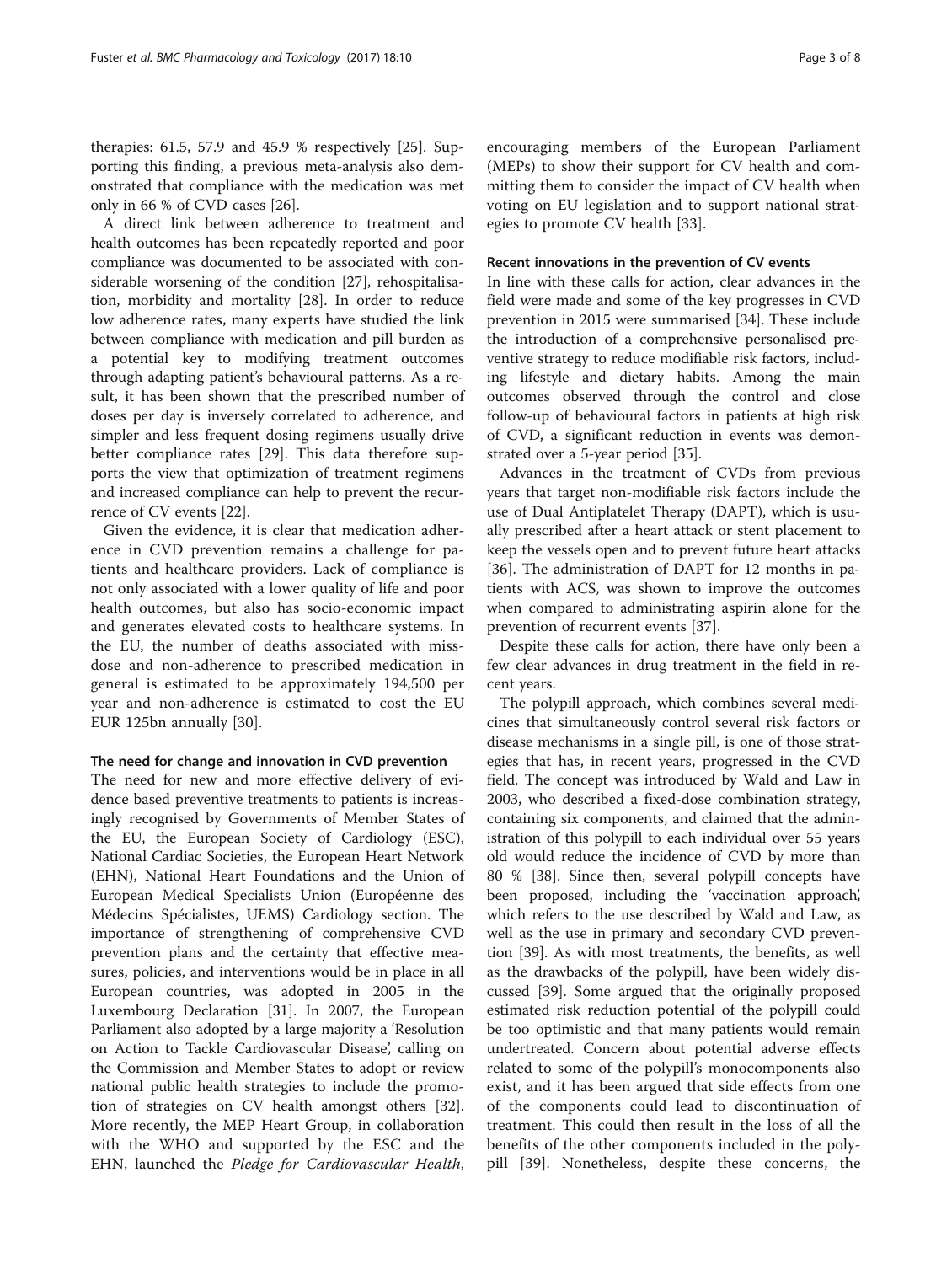potential of the polypill to improve the management of CVD risk factors has been recognised by several expert panels, including the WHO and the Combination Pharmacotherapy and Public Health Research Working Group, who consider research in this area an important breakthrough [\[39](#page-7-0)].

#### The polypill approach in CVD prevention

Several drug classes (antiplatelet agents, beta-blockers, renin-angiotensin system blockers and statins) exist, and have been shown in multiple large cardiovascular outcome trials to reduce the risk of events when used in the setting of CVD prevention [[19\]](#page-6-0). However, implementing preventative treatment in routine care has been less successful and several barriers exist; notably, insufficient prescription of therapies to patients and poor adherence to medicines by patients.

The polypill approach has been advocated to help overcome some of these barriers to CVD prevention [[19\]](#page-6-0). To date, three polypills have been investigated for CVD prevention. The CNIC-Ferrer polypill is, however, the only one for which a marketing authorisation has been granted in the EU, in other European countries and in Latin-America so far [[40\]](#page-7-0).

The effect of polypills on treatment adherence has been studied in detail in recent years. As such, results from the UMPIRE, IMPACT, Kanyini GAP, and FOCUS trials showed that the polypill significantly increases adherence to treatment when compared to administering either the individual drugs separately [[41\]](#page-7-0) or when compared to usual care [\[42](#page-7-0)–[44\]](#page-7-0).

In more detail, the randomised, open-label UMPIRE trial among people with established CVD or at risk of CVD demonstrated that the use of a fixed-dose combination (FDC) therapy significantly improved adherence to treatment at 15 months, as well as leading to statistically significant improvements in systolic blood pressure (SBP) and low-density lipoprotein (LDL) cholesterol [[42\]](#page-7-0). In line with this, the open label randomised control trial IMPACT (IMProving Adherence using Combination Therapy) assessed the effects of FDC treatment on adherence and risk factor control, compared with usual care of patients at high risk of CVD in primary care. The authors showed that adherence to recommended medications was greater among FDC than usual care participants at 12 months (81 % versus 46 %). A posttrial survey of this study further revealed a high acceptability of the FDC therapy for general practitioners and patients [[43](#page-7-0)]. Similarly, another randomised clinical trial conducted in 623 patients with established CVD or at high risk of CVD – the Kanyini GAP trial – compared the polypill to usual care and showed that patients treated with the polypill were more adherent to their treatment than patients at usual care after a follow up at

18 months [[44](#page-7-0)]. The three trials described above were part of the Single Pill to Avert Cardiovascular Event (SPACE) collaboration, which compared polypill-based care with usual care. A prospective, individual participant data meta-analysis of these three controlled trials was published late 2015, showing that the polypill therapy significantly improved adherence, SBP and LDLcholesterol in high risk patients when compared with usual care, especially among those patients who were under-treated at baseline [[45\]](#page-7-0).

Moreover, the cross-sectional FOCUS study (Fixed-Dose Combination Drug for Secondary Cardiovascular Prevention) assessed the effect on adherence of treatment with the polypill in comparison to treatment with its separate monocomponents in 695 adult patients following a MI. After 9-months of follow-up, the percentage of adherent patients in the polypill group was significantly increased by approximately 22% when compared to the group receiving the separate components of the polypill [[41\]](#page-7-0).

A more general meta-analysis assessing patients with acute and chronic diseases also examined the impact of reduced frequencies of oral therapies from multiple- to once-daily dosing schedule on adherence. It suggested that across acute and chronic disease states, adherence to therapies might be improved by reducing dosage frequency. The study further suggested that this increase in adherence may result in subsequently lower healthcare costs [[46\]](#page-7-0). In line with this, several other articles also found that a simpler and less frequent dosing regimen results in improved compliance across a variety of therapeutic classes [[29\]](#page-7-0), and adherence rates decrease when dosing frequency increases [[47](#page-7-0)].

By reducing the complexity of the medication regimen, the polypill can also help overcome some of the additional risks and problems associated with polypharmacy. Polypharmacy after a CV event is common and may pose risks, such as adverse drug interactions, accidental overdosing and medication non-adherence, that originate from the difference in medication schedule and dosage [\[48](#page-7-0)]. Especially in elderly patients, polypharmacy may pose a problem due to the patient's strong belief in their medication and self-medication, which can lead to adverse drug interactions and other mistakes in their drug intake [[49](#page-7-0), [50\]](#page-7-0). By reducing the pill burden and by improving medication compliance, the polypill has thus been suggested as a way to help overcome some of the issues related to polypharmacy [[51, 52](#page-7-0)], as well as translating into better CV outcomes.

Interestingly, numerous studies have demonstrated that patients also consider polypills as more convenient and prefer having to take one single medicine instead of several individual medicines. Indeed, a recent study assessing the influence of polypill-based treatment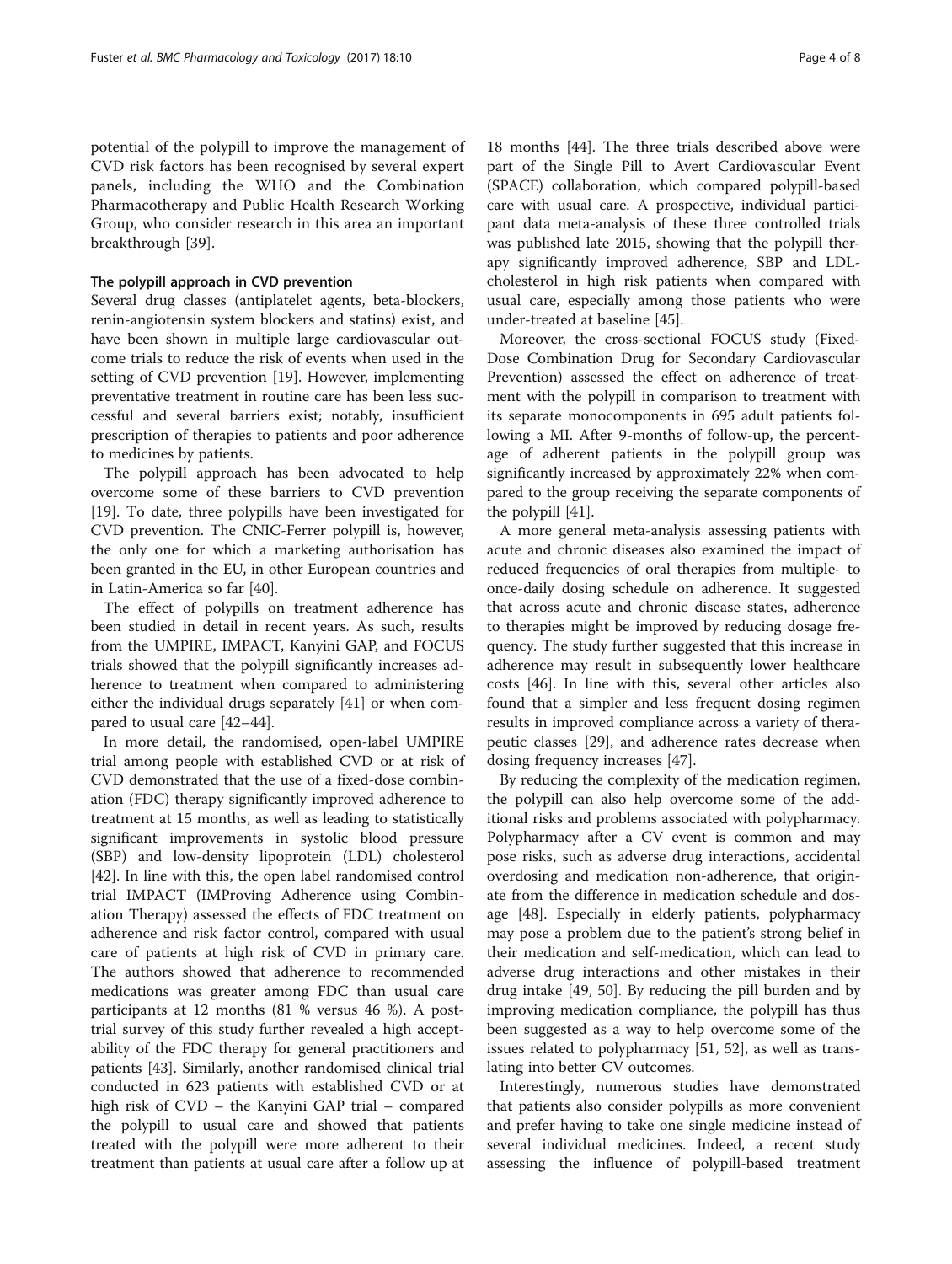attributes and patient characteristics on preferences for CVD preventive treatment showed that treatment preference decreased with tablet number. The discrete choice experiment further demonstrated that patients value and are willing to pay a premium for each tablet reduction [\[53\]](#page-7-0).

The polypill provides physicians with an improved tool to meet the progressively more stringent secondary prevention guidelines from the ESC and other medical societies. This is significant as inadequate prescription of medicines remains a substantial gap in the coverage of secondary interventions for the prevention of CVD, as demonstrated by the findings from the WHO study on Prevention of REcurrences of Myocardial Infarction and StrokE (WHO-PREMISE) [\[10\]](#page-6-0), the Antiplatelet Treatment Observational Registry (APTOR) [[20\]](#page-6-0), SURF [\[21](#page-6-0)], and EUROASPIRE IV study [[22](#page-6-0)].

Despite the impressive number of potential benefits of the polypill strategy in CVD prevention, its use is relatively novel. One concern of polypill sceptics is that patients will regard the polypill as an excuse to potentially replace efforts to promote healthy lifestyles [\[54](#page-7-0)]. Rather than replacing them, lifestyle modifications should be initiated simultaneously with drug therapy as the benefits associated are additive and complement each other in the prevention of CVDs. Based on the WHO's recommendations, the polypill approach could be a 'best buy' as a primary healthcare approach for CVD prevention [[12\]](#page-6-0).

#### The CNIC-Ferrer polypill project

Polypill is now a reality because the first of its kind has been released to the market in Europe. The CNIC-Ferrer polypill project is the European polypill developed as a therapy for secondary CVD prevention. It was inspired by the needs of most patients with a previous heart disease, guideline recommendations outlined above, and negative health outcomes originating from lack of adherence. It was developed through a public-private strategic partnership between the Centro Nacional de Investigaciones Cardiovasculares (CNIC), Spain, and Ferrer, Spain. The research was supported by European funding from the 7<sup>th</sup> European Framework Programme and Horizon 2020 to help overcome the unmet clinical need in CVD prevention [[55](#page-7-0)].

To date, the CNIC-Ferrer polypill strategy is the first and only polypill approved in 15 European countries [[56\]](#page-7-0), already commercialised and reimbursed in several ones, commercialised in various Latin American countries as well as under registration in some Middle-East and North African (MENA) and Asia-Pacific (APAC) countries. The polypill is expected to simplify the therapy by reducing the patient's pill burden, which may

improve adherence to secondary prevention medications and decrease further CV events in the long term.

This polypill consists of an angiotensin-converting enzyme (ACE) inhibitor (ramipril), a statin (atorvastatin) and an aspirin, at dosages established to achieve the best balance safety/benefit that has been proven to prevent CVD events. Moreover, the use of the polypill components in patients who have suffered a CV event is commended by ESC [\[19\]](#page-6-0), American Heart Association (AHA) [[57](#page-7-0)], and WHO guidelines [\[18\]](#page-6-0). In addition, the CNIC-Ferrer polypill has proven bioequivalence compared with each of its original mono-components and holds a patent for its innovative galenic formulation [\[56\]](#page-7-0).

By combining three medicines recommended for the secondary prevention of CV events in a once-daily capsule, the polypill was shown to significantly increase adherence in patients following a CV event when compared to administering the three drugs separately [[41\]](#page-7-0). This increase in adherence has been suggested to lead to a reduction of recurrent CV events and its associated costs, which originate from rehospitalisation, long hospital stays and revascularization procedures [[12,](#page-6-0) [53, 58\]](#page-7-0). Indeed, recently published studies demonstrated that the use of a polypill appeared to be a costeffective strategy to prevent fatal and non-fatal CV events in the UK [\[59](#page-7-0)], Spain [[60](#page-7-0)], and Mexico [[61\]](#page-7-0).

#### A pan-European perspective

One of the priorities of the European Commission is to contribute to the improvement of adherence to medical plans and medication [\[62\]](#page-7-0). Furthermore, in the broader European CVD environment, efforts continue to deliver patient access to the most compelling, evidence-based preventative therapies. The European Commission's (EC) Horizon 2020 framework programme, which is making EUR 80 billion of public funding available to researchers between 2014 and 2020 [[63\]](#page-7-0) alongside private sector investment, is actively investing in research and innovation for long-term chronic diseases, including CVD [\[58, 64](#page-7-0)], and has been highlighted as a critically-important vehicle to innovate for improved patient outcomes. Of note, amongst other innovations in chronic diseases, the potential role of polypill-based strategies in CVD prevention is also being investigated within the Horizon 2020 framework [[55](#page-7-0)].

There is a pan-European fiscal challenge facing the management of non-communicable diseases (NCDs), such as CVD. Heart disease, stroke and diabetes cause significant loss of national income each year in the world's most populous nations. Economic analysis suggests that each 10 % rise in NCDs is associated with 0.5 % lower rates of annual economic growth [\[12](#page-6-0)].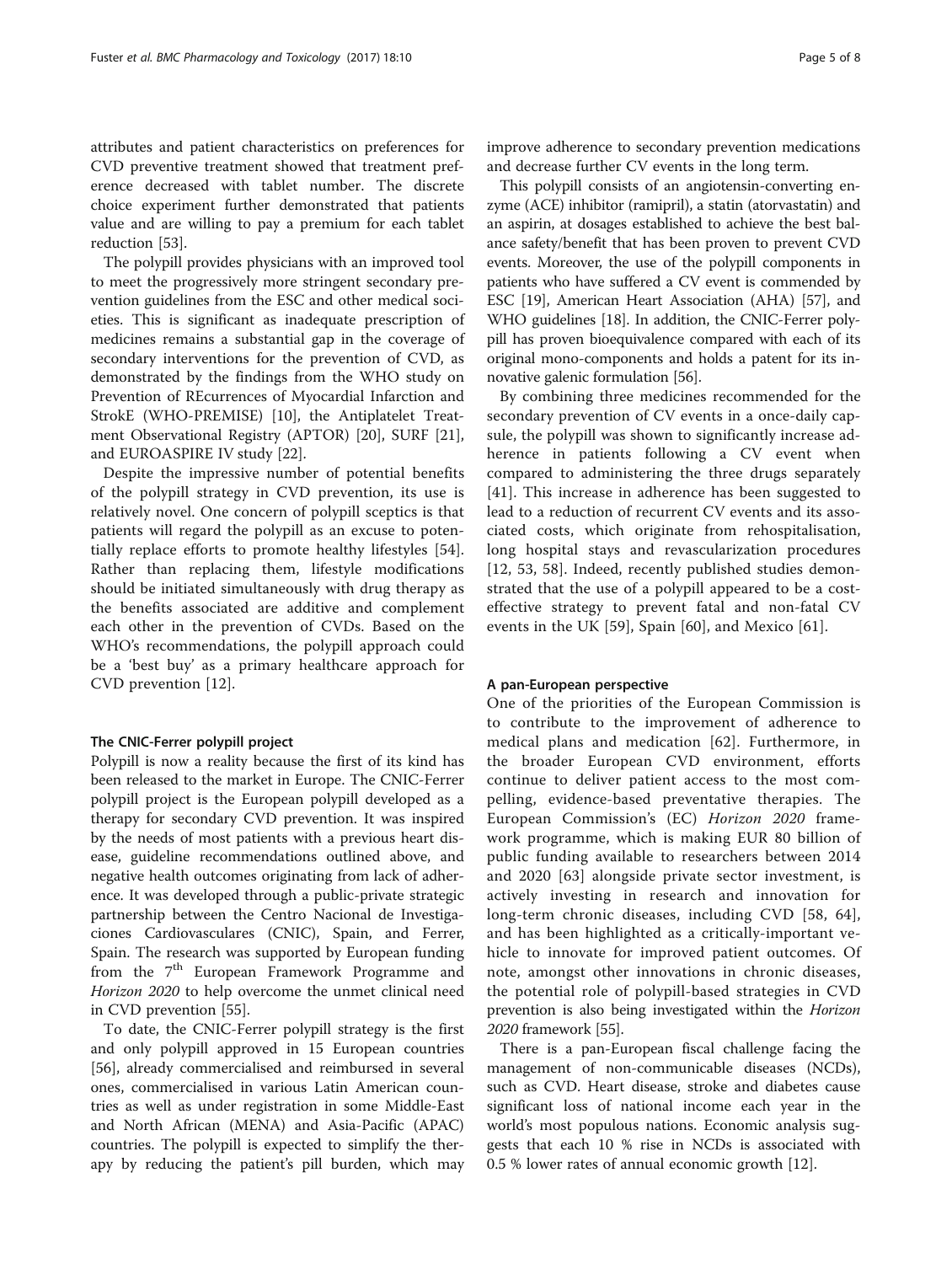# Public-private partnerships to unlock improved CVD outcomes

The International Monetary Fund (IMF) has highlighted public-private partnership as a very relevant way to improve R&D and innovation [\[65](#page-7-0)]. These types of partnerships have already proven successful in several therapeutic areas. Challenging public-health diseases such as malaria and sleeping sickness has demonstrated not only the importance, but how crucial is the role of a such public health-oriented R&D in order to ensure timely and effective delivery of new drugs to face very important publichealth diseases [\[66](#page-7-0), [67](#page-7-0)].

The CNIC-Ferrer polypill project discussed in this paper is a recent example of a successful collaboration between publicly-funded health bodies and the industry sector to deliver improved therapeutic strategies and solutions in chronic disease areas. CNIC, supported by the Ministry of Economy of the Spanish Government, aims to expedite CV research in Spain and to ensure funding is made available to conduct biomedical research with a focus on prevention rather than treatment, where possible. Its objectives are aligned with the EC Horizon 2020 vision of reducing 'red tape' in a bid to ensure Europe produces world-class science, removes barriers to innovation and makes it easier for the public and private sectors to work together. The author group of this paper believe the CNIC-Ferrer partnership provides an appealing and innovative model for therapeutic discovery and development on the continent.

# A call to action

Combination therapy has become the standard for treating several relevant major communicable diseases such as HIV/AIDS, TB and malaria, and has recognised benefits in slowing resistance, improving clinical outcomes and facilitating logistics [\[68](#page-7-0)]. Other noncommunicable diseases such as hypertension [[69\]](#page-7-0) and diabetes [[70\]](#page-7-0), have also been proven to benefit from combination therapy.

The European Medicines Agency (EMA) recognises that fixed-dose combinations of medicinal products have been increasingly used due to the benefit of the combined effects of active substances given together and has issued a guideline on the clinical development needed for 'fixed dose combination' medicinal products depending on the intended indication [\[71](#page-7-0)].

CVD prevention remains one of the key medical challenges affecting European populations, and effective, simple solutions have a key role to play in restraining the pandemic nature of the disease [[54\]](#page-7-0). The polypill approach to CV prevention, in particular, has shown significant potential in the absence of a plethora of alternative strategies which do not rely on a multi-drug approach. It has already shown an adherence benefit, and can be sustained across multiple geographies. Additional research is ongoing; however such is the scale of the public health challenge in CVD that health professionals should consider the polypill approach among the available options (in harmony with lifestyle modifications) in the context of individualised patient need. The authors also urge European public health systems to consider endorsing this valuable innovation for their patients.

Moreover, in view of the public-health interest to assure adherence to treatment in relevant communicable and non-communicable diseases, additional programmes on adherence and more research should be undertaken and funding provided to gather evidence, in order to healthcare professional to tackle CVD burden by adopting innovative healthcare interventions including the polypill strategy. Last but not least, European patient associations should envisage educational training to promote patients' awareness of cardiovascular risk and disease while engaging them in the adherence to healthy lifestyle habits and pharmacological treatment with the final objective to control risk factors and empower them.

The authors' call to action is therefore directed to payers, patient associations, industry, research funders, regulators, and healthcare professionals, to ensure that polypills are developed, made available and accessible to patients in diseases than benefit from improving the adherence to their treatments.

#### Conclusions

Following an analysis of the current context of CVD in Europe, a need for innovative and effective interventions in the prevention of secondary CVD was highlighted.

In order to cope with poor and non-adherence to treatment, which has been widely identified as a key risk factor in the prevention of CVD, the polypill approach has been demonstrated to be an effective innovation to improve CVD outcomes. Several studies have shown that a simpler and less frequent dosing regimen results in improved compliance to medication across a variety of therapeutic classes and that adherence rates decrease when dosing frequencies increase. In line with this, the polypill, which reduces the complexity of the medication regimen, was demonstrated to help increase medication adherence in CVD patients, improving health outcomes.

In light of the epidemic scale of CVD, the first CV polypill was recently made available by European decision-makers as a therapy for CVD prevention in Europe. This polypill was shown to significantly improve adherence and reduce the number of CV events. It also appeared to be a cost-effective strategy to prevent fatal and non-fatal CV events.

It is clear that CVD prevention remains to be one of the key medical challenges in Europe, and effective,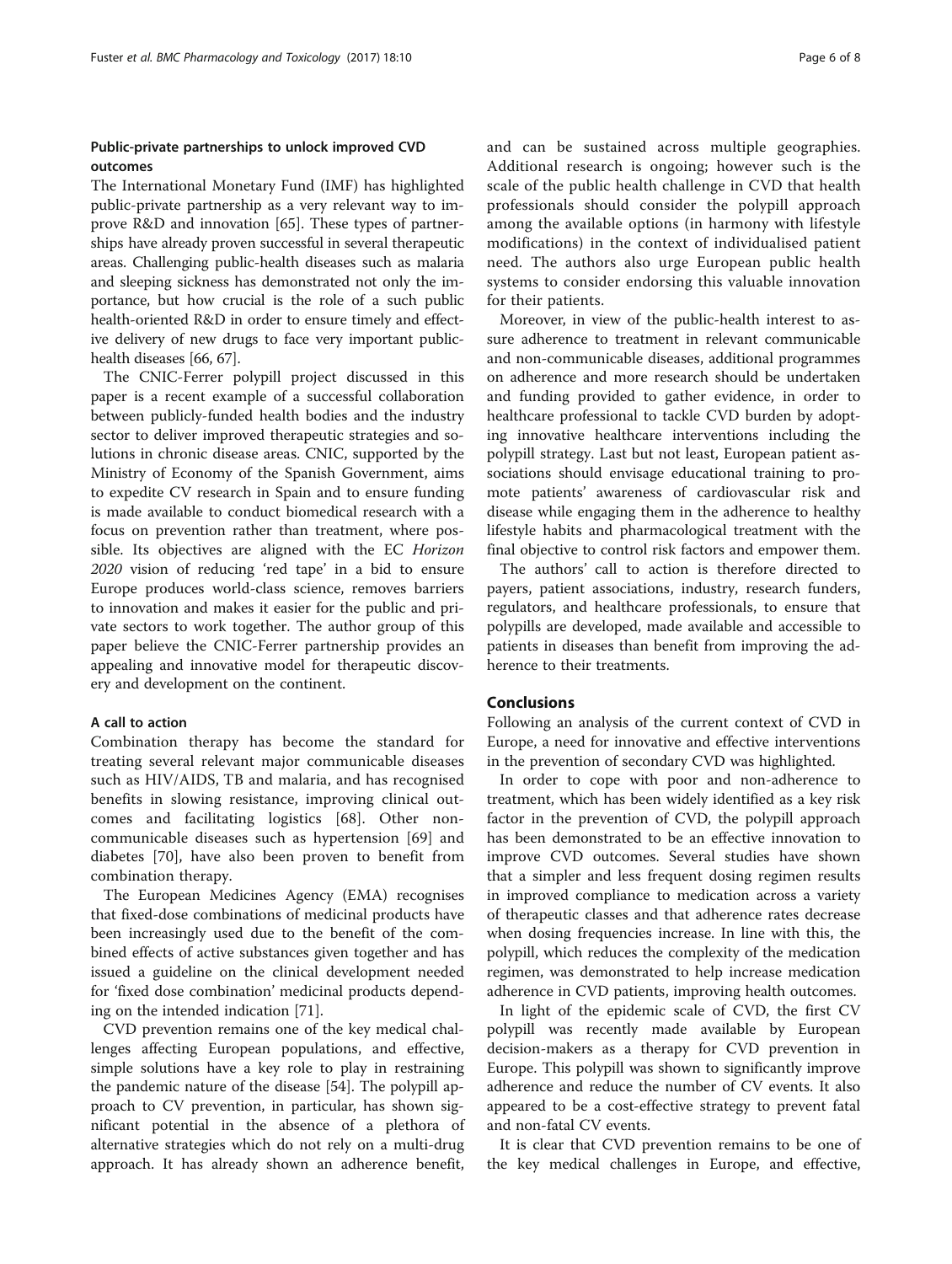<span id="page-6-0"></span>simple solutions are needed to restrain the pandemic nature of the disease. The polypill approach has a significant potential in the context of CVD prevention and should be considered an available, valuable innovation by healthcare professionals, patients and public health systems in order to improve CV health.

#### Abbreviations

ACE: Angiotensin-converting-enzyme; ACS: Acute coronary syndrome; AHA: American Heart Association; AMI: Acute myocardial infarction; APAC: Asia-Pacific region; CHD: Coronary heart disease; CNIC: National Centre for Cardiovascular Research (from the Spanish, Centro Nacional de Investigaciones Cardiovasculares); CV: Cardiovascular; CVD: Cardiovascular disease; DAPT: Dual antiplatelet therapy; EC: European Commission; EHN: European Heart Network; ESC: European Society of Cardiology; EU: European Union; FDC: Fixed-dose combination; IMF: International Monetary Fund; LDL: Low-density lipoprotein; MENA: Middle East and North African region; MEP: Member of the European Parliament; MI: Myocardial infarction; NCD: Non-communicable disease; SBP: Systolic blood pressure; UEMS: Union of European Medical Specialists (from the French, Union Européenne des Médecins Spécialistes); WHO: World Health Organization

#### Acknowledgements

None.

#### Funding

Financial support for the creation of this paper was provided by Ferrer Internacional. All content and opinions expressed in the article reflect those of the authors and were not influenced by Ferrer.

# Availability of data and materials

Not applicable.

#### Authors' contributions

This manuscript intends to be a reflection of the main presentations and conclusions of the authors during a roundtable meeting which took place in December 2015 at the European Parliament. FG and AP focused on the epidemiology and current European landscape of cardiovascular disease. VF and DG covered the medical and scientific sections, i.e. prevention and innovation in cardiovascular disease, introduction to polypill approach. MH added the patient perspective and highlighted the need for new treatment options. All authors read and approved the final manuscript.

#### Competing interests

Dr. Grobbee reports personal fees outside the submitted work. The other authors have no competing interests to disclose.

#### Consent for publication

Not applicable.

#### Ethics approval and consent to participate

Not applicable.

#### Author details

<sup>1</sup> Fundación Centro Nacional de Investigaciones Cardiovasculares Carlos III, Madrid, Spain. <sup>2</sup>Icahn School of Medicine at Mount Sinai, New York, USA.<br><sup>3</sup>Group of the European Boople's Barty (Christian Democrats), European. <sup>3</sup>Group of the European People's Party (Christian Democrats), European Parliament, Rue Wiertz, Altiero Spinelli 11E261, 1047 Brussels, Belgium. 4 Group of the European People's Party (Christian Democrats), European Parliament, Rue Wiertz, Altiero Spinelli 10E209, 1047 Brussels, Belgium. 5 Familial Hypercholesterolemia Foundation Norway, FH Norge, PB 9569, Youngstorget, 0028 Oslo, Norway. <sup>6</sup>Julius Global Health, Julius Center for Health Sciences and Primary Care, University Medical Center Utrecht, 3508 GA Utrecht, The Netherlands.

#### Received: 17 August 2016 Accepted: 27 October 2016 Published online: 07 February 2017

#### References

- 1. Basinlal S, Castellano JM, Fuster V. Global burden of CVD: focus on secondary prevention of cardiovascular disease. Int J Cardiol. 2015;201(S1):  $S1 - 7$
- 2. WHO. Cardiovascular diseases (CVDs) Factsheet N°317. 2015. Available at: <http://www.who.int/mediacentre/factsheets/fs317/en/>. Accessed 3 Mar 2016.
- 3. Nichols M, Townsend N, Scarborough P, Rayner M. Cardiovascular disease in Europe: epidemiological update. Eur Heart J. 2013;34:3028–34.
- 4. Murray CJL, Lopez AD. Measuring the Global Burden of Disease. N Engl J Med. 2013;369(5):448–57.
- 5. Nichols M, et al. European Cardiovascular Disease Statistics. Eur Heart Netw Eur Soc Cardiol. 2012.
- 6. Tuppin P, Neumann A, Danchin N, Weill A, Ricordeau P, De Peretti C, et al. Combined secondary prevention after hospitalization for myocardial infarction in France: Analysis from a large administrative database. Arch Cardiovasc Dis. 2009;102:279–92.
- 7. Andres E, Cordero A, Magan P, Alegria E, Leon M, Luengo E, et al. Longterm mortality and hospital readmission after acute myocardials infarction: an eight-year follow-up study. Rev Esp Cardiol. 2012;65(5):401–2.
- 8. Bischoff B, Silber S, Richartz BM, Pieper L, Klotsche J, Wittchen HU, et al. Inadequate medical treatment of patients with coronary artery disease by primary care physicians in Germany. Clin Res Cardiol. 2006;95:405–12.
- Stranges E, Barret M, Wier LM, Andrews RM. Readmissions for heart attack, 2009, Healthcare Cost and utilization project. 2012.
- 10. Mendis S, Abegunde D, Yusuf S, Ebrahim S, Shaper G, Ghannem H, et al. WHO study on Prevention of REcurrences of Myocardial Infarction and StrokE (WHO-PREMISE). Bull World Health Organ. 2005;83(11):820–9.
- 11. Smolina K, Wright L, Rayner M, Goldacre MJ. Long-term survival and recurrence after acute myocardial infarction in England, 2004 to 2010. Circ Cardiovasc Qual Outomes. 2012;5:532–40.
- 12. WHO. Global status report on noncommunicable diseases 2010 Executive summary. 2011.
- 13. Smolina K, Wright L, Rayner M, Goldacre MJ. Incidence and 30-day case fatality for acute myocardial infarction in England in 2010: national-linked database study. Eur J Public Health. 2012;22:848–53.
- 14. Ford ES, Ajani UA, Croft JB, Critchley JA, Labarthe DR, Kottke TE, et al. Explaining the decrease in US deaths from coronary disease, 1980–2000. N Engl J Med. 2007;356:2388–98.
- 15. Yusuf S. Two decades of progress in preventing vascular disease. Lancet. 2002;360:2–3.
- 16. Barrios V, Escobar C. Improving cardiovascular protection: focus on a cardiovascular polypill. Futur Cardiol. 2015;12(2):181–96.
- 17. Montalescot G, Sechtem U, Achenbach S, Andreotti F, Arden C, Budaj A, et al. 2013 ESC guidelines on the management of stable coronary artery disease: the Task Force on the management of stable coronary artery disease of the European Society of Cardiology. Eur Heart J. 2014;35(33):2260–1.
- 18. WHO. Prevention of cardiovascular disease: Guideline for assessment and management of cardiovascular risk. 2007.
- 19. Piepoli M, Hoes A, Agewall S, Albus C, Brotons C, Catapano A, et al. European Guidelines on cardiovascular disease prevention in clinical practice (version 2016). Eur Heart J. 2016;37(29):2315–81.
- 20. Zeymer U, Berkenboom G, Coufal Z, Belger M, Sartral M, Norrbacka K, et al. Predictors, cost, and outcomes of patients with acute coronary syndrome who receive optimal secondary prevention therapy: results from the antiplatelet treatment observational registries (APTOR). Int J Cardiol. 2013; 170(2):239–45.
- 21. Zhao M, Cooney M, Klipstein-Grobusch K, Vaartjes I, De Bacquer D, De Sutter J, et al. Simplifying the audit of risk factor recording and control: A report from an international study in 11 countries. Eur J Prev Cardiol. 2016. Epub ahead of print.
- 22. Kotseva K, Wood D, De Bacquer D, De Backer G, Rydén L, Jennings C, et al. EUROASPIRE IV: A European Society of Cardiology survey on the lifestyle, risk factor and therapeutic management of coronary patients from 24 European countries. Eur J Prev Cardiol. 2016;23(6):636–48.
- 23. Zeymer U, Jünger C, Zahn R, Bauer T, Bestehorn K, Senges J, et al. Effects of a secondary prevention combination therapy with an aspirin, an ACE inhibitor and a statin on 1-year mortality of patients with acute myocardial infarction treated with a beta-blocker. Support for a polypill approach. Curr Med Res Opin. 2011;27(8):1563–70.
- 24. Sleight P, Pouleur H, Zannad F. Benefits, challenges, and registerability of the polypill. Eur Heart J. 2006;27(14):1651–6.